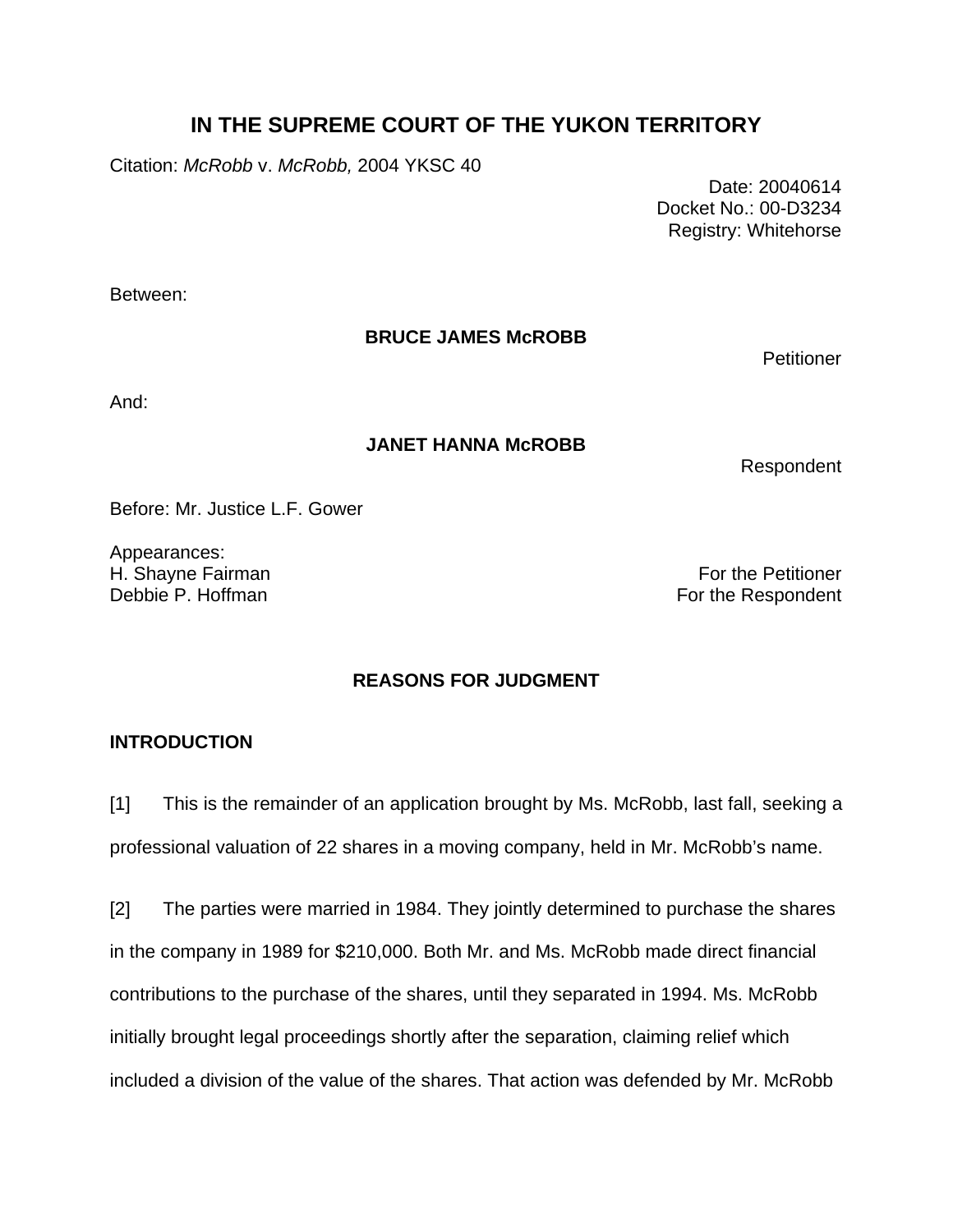and has been inactive since 1995. Mr. McRobb filed a Petition for Divorce in 2000 on his own behalf. Ms. McRobb filed her Answer and Counter Petition approximately one year later in 2001 seeking "a 1/<sub>2</sub> interest in all the family assets or in the alternative a reapportionment in [her] favour". Ms. McRobb also pled that Mr. McRobb is a "constructive trustee" for one half of the shares in his name in the company.

### **ISSUES**

- [3] The parties are agreed that the issues currently before this Court are:
	- 1. As of what date should the shares be professionally valued?
	- 2. Who should bear the expense of the valuation of the shares?
	- 3. How should that expense be accounted for?

### **BACKGROUND**

[4] The company is legally described as Pacific Northwest Moving (Yukon) Ltd., which also carries on business under the trade name of Pacific Northwest Freight Systems. Mr. McRobb purchased the 22 shares on January 1, 1989, for \$210,000. I understand it to be agreed between the parties that, although the shares were purchased and are held in Mr. McRobb's name, they are joint property. It is also undisputed that both Mr. and Ms. McRobb borrowed \$60,000 from the Canadian Imperial Bank of Commerce (the "CIBC") to partially pay for the shares. The \$150,000 balance of the purchase price was financed by Mr. McRobb's family. The other shareholders in the company are Mr. McRobb's brother, Ronald McRobb, and Frank King, who each hold 34 shares.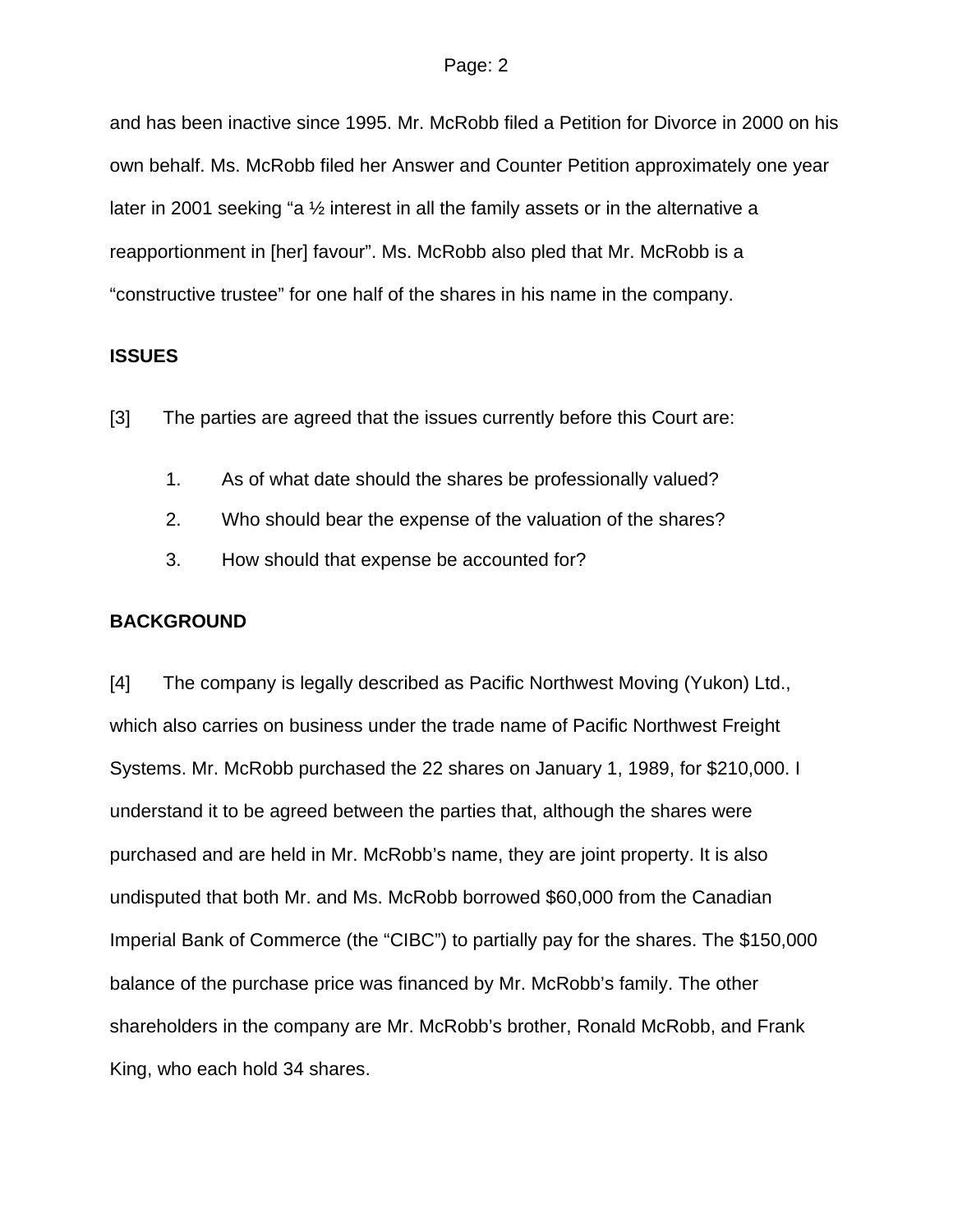[5] There is some dispute between the parties about the extent to which the CIBC loan was paid down at the date of separation, which was July 15, 1994. Mr. McRobb says the CIBC destroyed its records of the loan after six years, but he estimates that a loan of that amount, interest rate and amortization period would have had a balance owing of \$29,184.25 as of the separation date. Ms. McRobb estimates there was approximately \$20,000 owing as of that date.

[6] Mr. McRobb also says that the \$150,000 loan from his family was settled in 1997 by a lump sum payment of \$15,000 (made by Mr. McRobb's current common-law spouse), with the unstated remaining balance being forgiven. However, at the date of separation in 1994, Mr. McRobb says that the total amount owing on the loans for the shares was approximately \$165,000.

[7] Ms. McRobb claims she is presently unable to contribute to the expense of a valuation of the shares. She says that she ceased working after she became disabled in 1996 with a degenerative disk disease, which causes her significant back problems. She currently receives a total long-term disability payment of \$2,255.88 per month. She also claims significant debts of approximately \$9,000 to Revenue Canada and \$7,000 for the purchase of a motor vehicle, which is currently inoperable. She says she is responsible for her own expenses, although she does receive some support from a male friend, in the form of a loaned vehicle. She now resides in Campbell River, British Columbia.

[8] There are two sons from the marriage. As I understand it, the older son remained with Mr. McRobb and is now a self-supporting adult. The younger son, Gordon, lived with Ms. McRobb from October 1994 until October 1996, when she became disabled.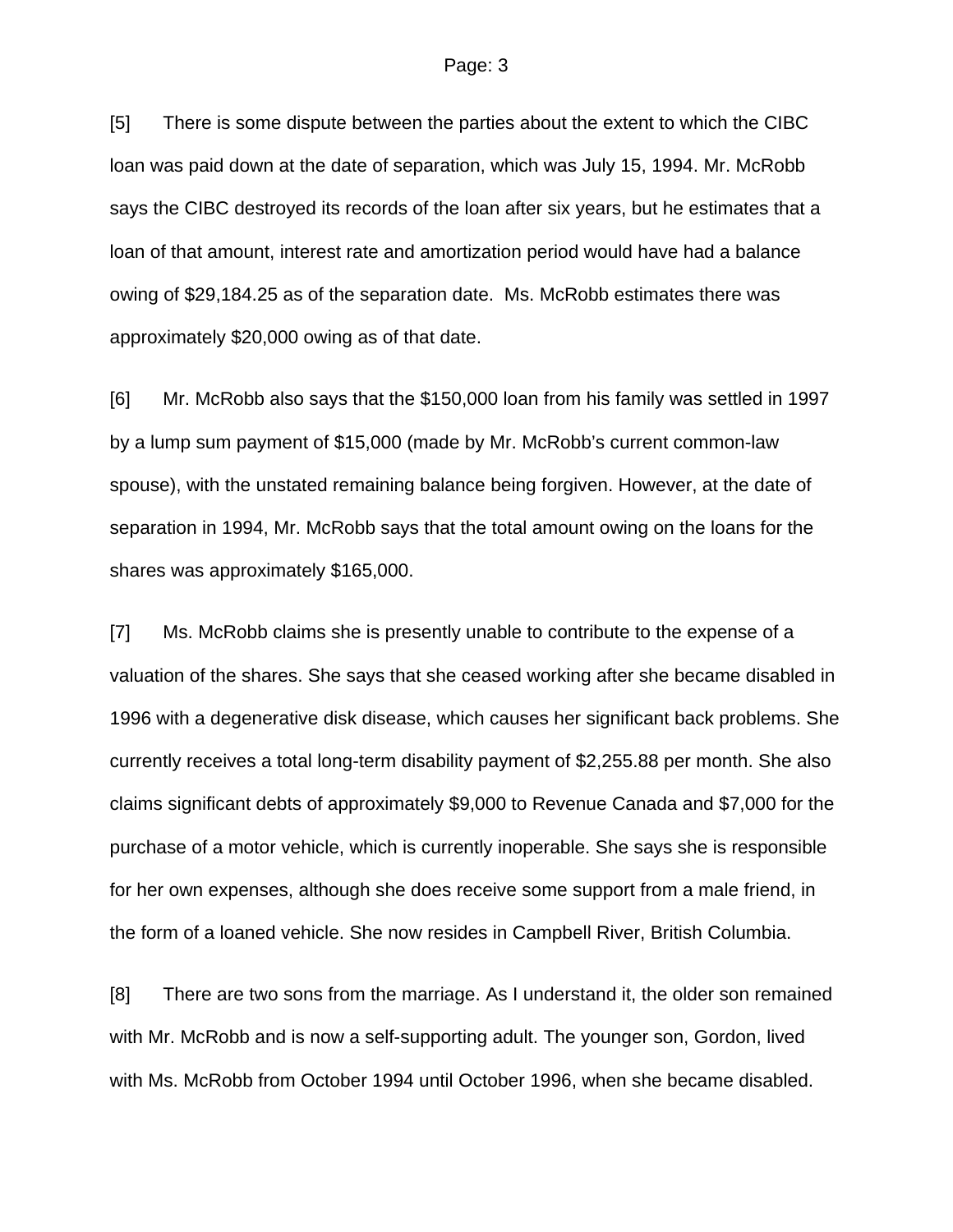He then returned to reside with Mr. McRobb in Whitehorse. I gather he is still living with Mr. McRobb, although he will turn 19 on September  $12<sup>th</sup>$  of this year.

[9] Ms. McRobb has agreed to forgo a claim for spousal support, apparently in exchange for Mr. McRobb's agreement to forgo a claim against her for child support.

## **ANALYSIS**

#### **As of what date should the shares be professionally valued?**

[10] Ms. McRobb alleged that, when the parties were together, the company paid for certain benefits enjoyed by the family. These included rent, heating, power and other amenities, motor vehicles, gasoline, family vacations, dry cleaning, entertainment, dining expenses, flowers and household basics and necessities (see Ms. McRobb's Affidavit #1, paras. 15 and 16). Mr. McRobb disagreed with this allegation in part, but not altogether. For example, he said that any rent and utilities initially paid for by the company would have subsequently been deducted from his pay cheque. Family vacations were treated in the same way. He said this was a source of tension in the marriage and that he tried to explain to Ms. McRobb over the years that there were certain expenses which could not be charged to the company. However, he did allow that "Any other purchases that were made and charged to the companies [as written] had to be explained and authorized or they to [as written] were payroll deducted …" (see Mr. McRobb's Affidavit of May 20, 2003, para. 16). Also, according to Mr. McRobb's Financial Statement dated July 3, 2003, he continues to indicate zero or nil entries for expenses such as property taxes, heat, hydro, phone, car operation and maintenance,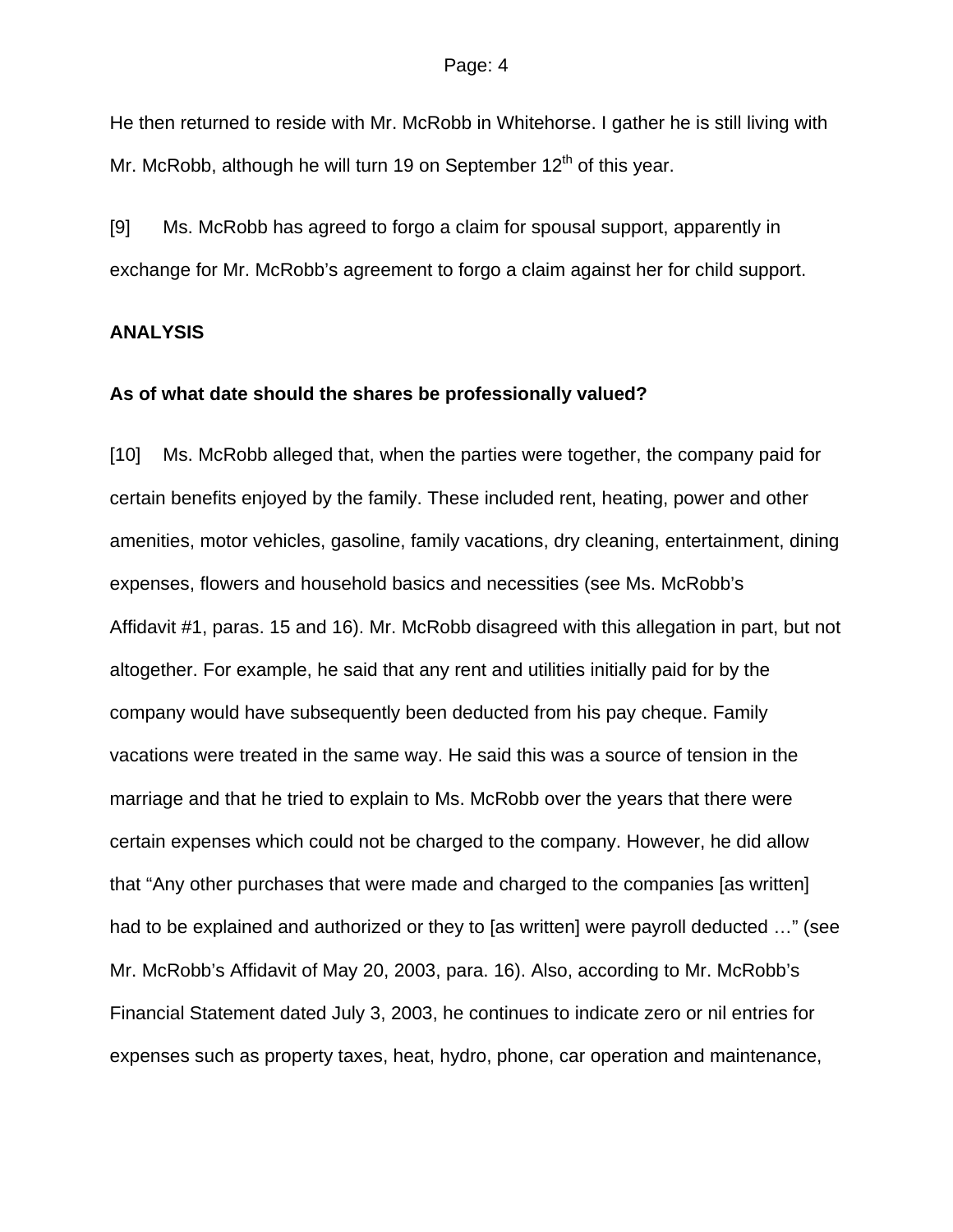#### Page: 5

entertainment/recreation and vacation. This corroborates the allegation by Ms. McRobb,

in that the practice during the marriage has apparently continued to date.

[11] It therefore appears as though there is a basis in the evidence for treating the shares as "family assets". Those are defined in s. 4 of the *Family Property and Support Act*, R.S.Y. 2002, c. 83, (the *Act*) as:

> … property owned by one spouse … and ordinarily used or enjoyed by both spouses or one or more of their children while the spouses are residing together for shelter or transportation, or for household, educational, recreational, social or aesthetic purposes …

[12] Indeed, Mr. McRobb's counsel conceded at the hearing before me that the shares should be treated as family assets. I take that to be an implicit admission that the family did in fact enjoy at least some of the benefits of the shares alleged by Ms. McRobb and that those benefits would fall within one or more of the purposes set out in s. 4 of the *Act*. Therefore, I have no difficulty in concluding, for the purposes of this application, that the shares may be considered as family assets.

[13] Counsel for Ms. McRobb argued that, at this stage, the Court cannot make a determination about whether the shares are family assets. She says the shares are "business assets" and therefore could be considered either family assets or non-family assets under ss. 13 and 14 of the *Act*. Further, because Ms. McRobb raised the issue of constructive trust in her Answer and Counter Petition, her counsel says the Court must determine that issue.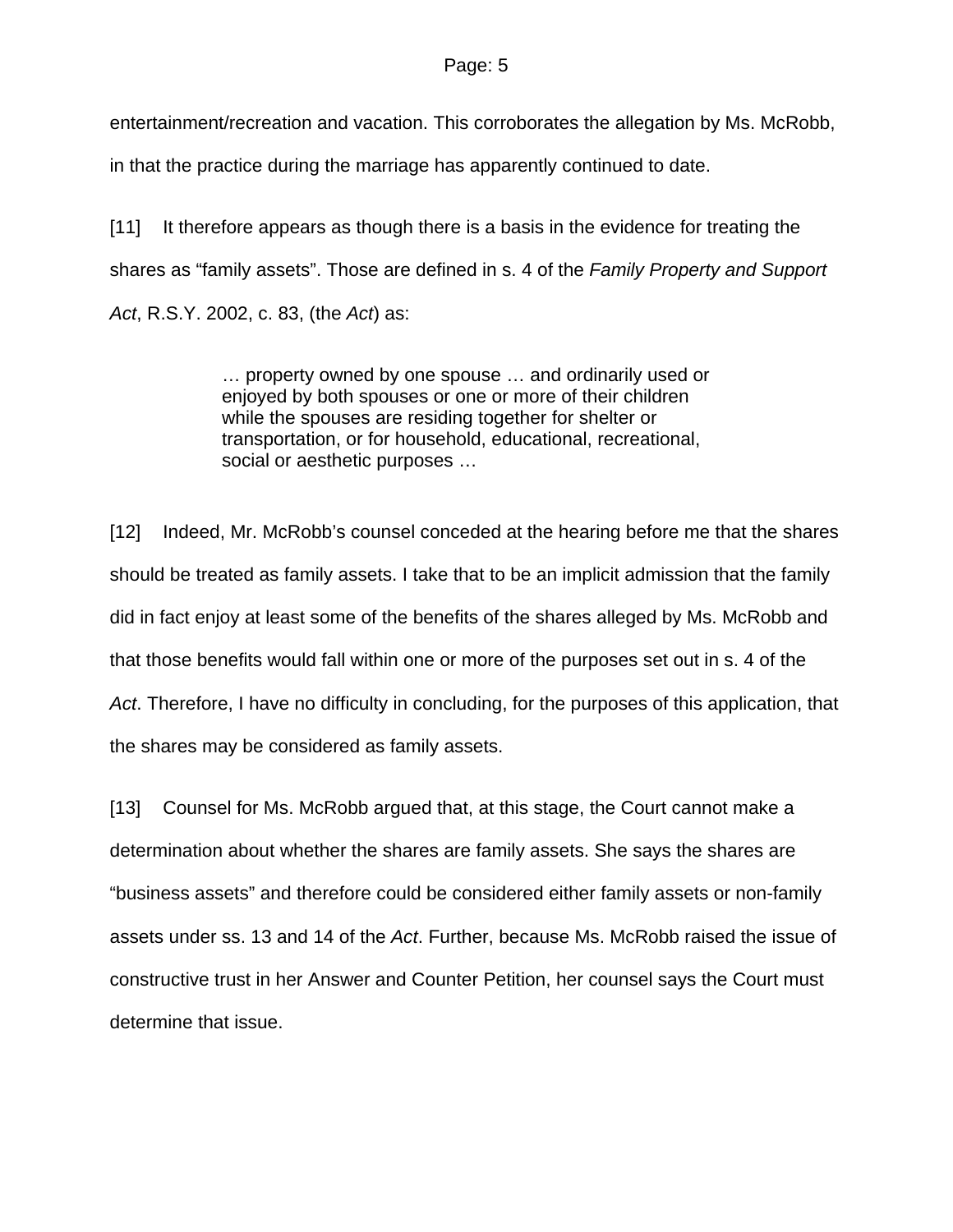[14] I confess that I do not entirely follow these arguments. Ms. McRobb's counsel acknowledged that if the shares are determined to be family assets, then s. 15(3) of the *Act* applies. In that case, the shares must "be valued as at *the earliest date* on which the marriage breakdown is deemed under subsection 6(2) to have occurred" (emphasis added). Pursuant to s. 6(1) of the *Act*, if a marriage breakdown occurs, each spouse is entitled to have the family assets owned "at the time of the breakdown" divided in equal shares. And, pursuant to s. 15(3), the time of the marriage breakdown is determined by which of the events in s. 6(2) occurred first:

- (a) the date of the decree nisi of divorce;
- (b) the date of a declaration that the marriage is a nullity;
- (c) the date of separation; or
- (d) the date of an application by either party for a division of the family assets under the *Act.*

[15] I thought I heard Ms. McRobb's counsel say that since the most common ground for divorce is separation for one year, then the separation date will almost always be the date of the marriage breakdown. If that is the case, she argued, then what is the purpose behind s. 6(1) of the *Act* stating that the family assets may be divided *at the time of the breakdown*?

[16] While it may be correct to say that in the vast majority of cases the date of marriage breakdown under the *Act* will be the date of separation, that will not always be the case. There are conceivable exceptions to that general rule. For example, a spouse may apply under the *Act* for a division of family assets before divorce proceedings are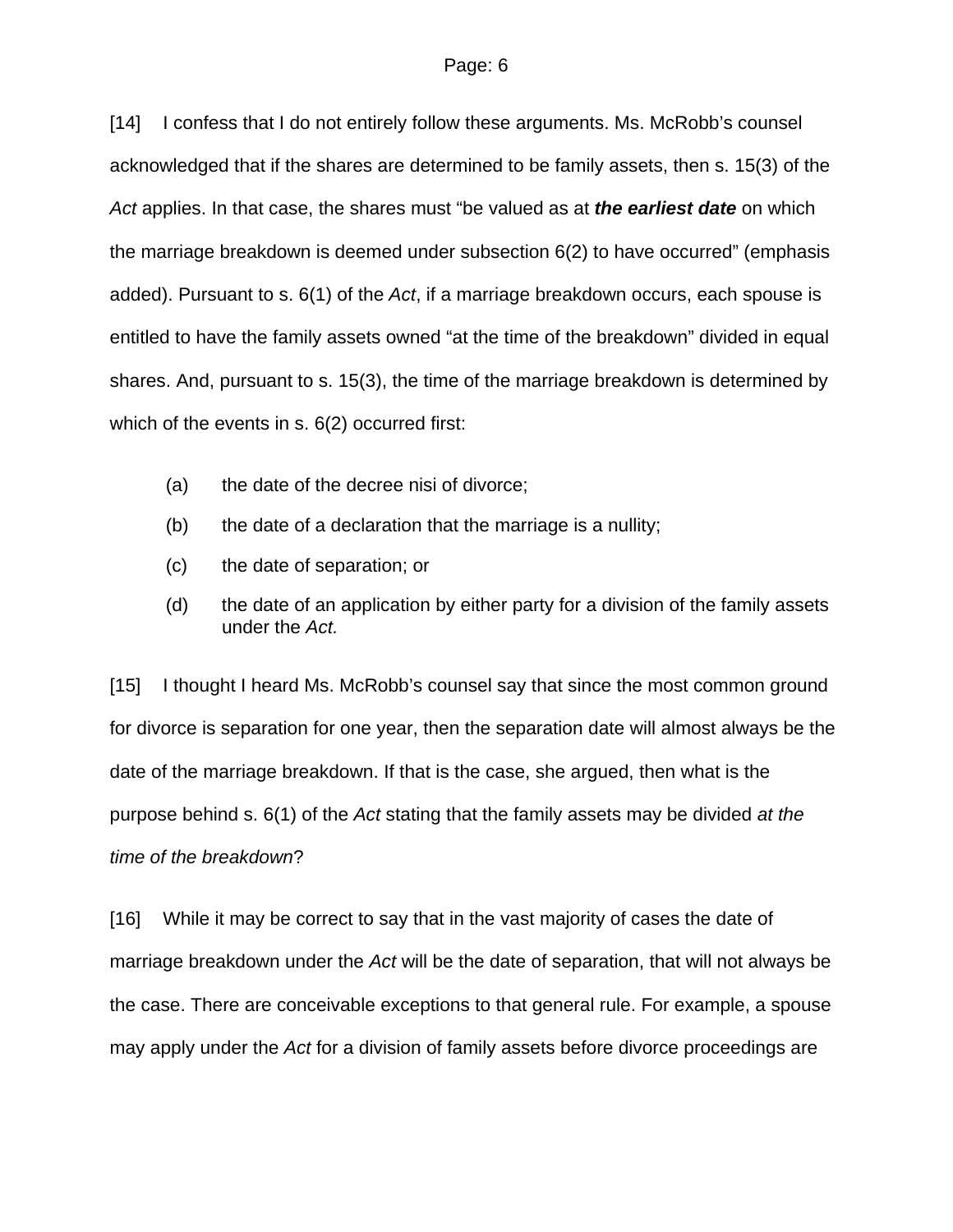commenced and while they are still living together, or even during a period when there is a reasonable prospect of resuming cohabitation.

[17] In any event, the argument of Ms. McRobb's counsel does not support her more important proposition that the Court cannot say at this stage whether the shares are family or non-family assets. I have already concluded that there is a foundation for treating the shares as family assets for the purposes of this application. Further, I can see nothing in the evidence or the law which prevents me from drawing that conclusion.

[18] As for the constructive trust issue, Ms. McRobb's counsel says that the trust would commence at the date of separation and would continue until Ms. McRobb is paid. With respect, that proposition seems contrary to the general principles of constructive trust. Traditionally, such a trust would arise at the time of contribution of money or money's worth, which in this case would have been the date the shares were purchased. That is consistent with the first two of the three elements required to establish a constructive trust set out by Dickson J., as he then was, in *Pettkus* v*. Becker,* [1980] 2 S.C.R. 834: (1) the other party must be enriched (in this case, by Ms. McRobb's monetary and non-monetary contribution towards the purchase of the shares); (2) there must be a corresponding deprivation of the contributing spouse (in this case, Ms. McRobb paid for shares, but has yet to receive their full benefit); (3) there has to be an absence of any juristic reason for the enrichment.

[19] It must also be remembered that the whole point of the common-law constructive trust concept is to place the contributing spouse, who is not the named owner of the property, in a position where he or she stands to receive a fair share of the value of the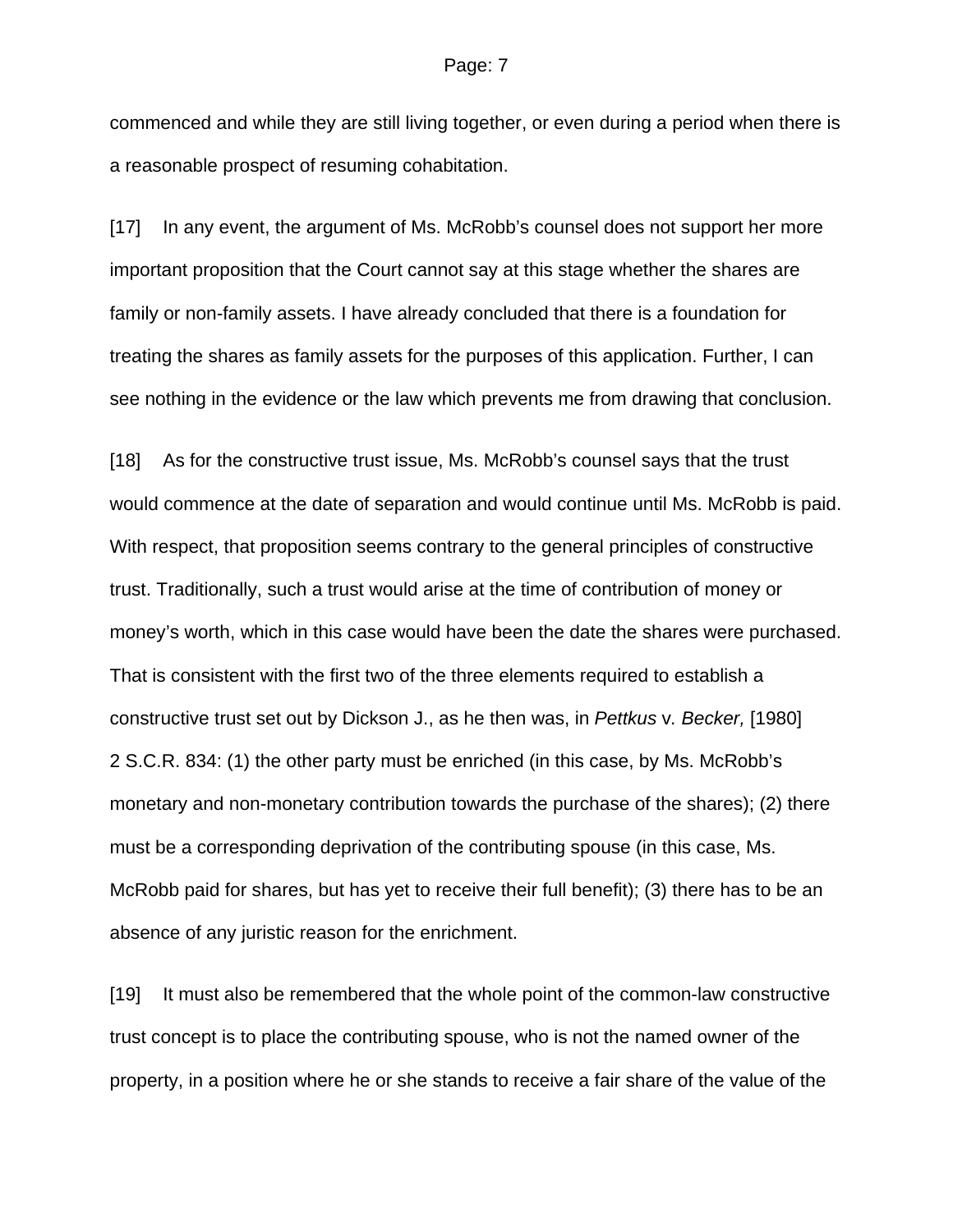#### Page: 8

property. More often than not, the alleged fair share is an equal share, which is what Ms. McRobb seeks through her pleadings. However, if the 22 shares are treated as family assets, then there is no need to consider the constructive trust issue. The *Family Property and Support Act* has, for most purposes, displaced the need for the application of a constructive trust argument at common law. Under s. 5 of the *Act*, it is presumed that there will be an equal division of the family assets on marriage breakdown (I repeat, this is what Ms. McRobb seeks). And, if an equal division of the family assets would be inequitable, then s. 13 would apply and could result in an unequal division of the family assets. There are a number of circumstances set out in s. 13 which might give rise to an unequal division of family assets, including the date of valuation of the family assets.

[20] Mr. McRobb's counsel informs me that the case law filed by the parties from British Columbia on the question of the valuation date, reflects the fact that the pertinent legislation in British Columbia does not specify a valuation date.<sup>[1](#page-7-0)</sup> As a result, some courts have ruled the valuation date should be at or close to the "triggering event", being the date when the entitlement in each spouse to an interest in the family asset arises.<sup>[2](#page-7-1)</sup> In other cases, a valuation date may be as late as the date of trial. In some cases, it may be unjust to tie the valuation date to the triggering event, because there may have been an increase or decrease in the value of the family assets over time. In making this determination, the courts generally attempt to ensure that the principle of equality of interest is maintained. $3$ 

l

<span id="page-7-0"></span><sup>1</sup> *Jorgensen* v. *Jorgensen*, [1996] B.C.J. No. 1153, para 41 (B.C.S.C.) 2 *Jorgensen*, cited above

<span id="page-7-1"></span>

<span id="page-7-2"></span><sup>3</sup> *Jorgensen*, cited above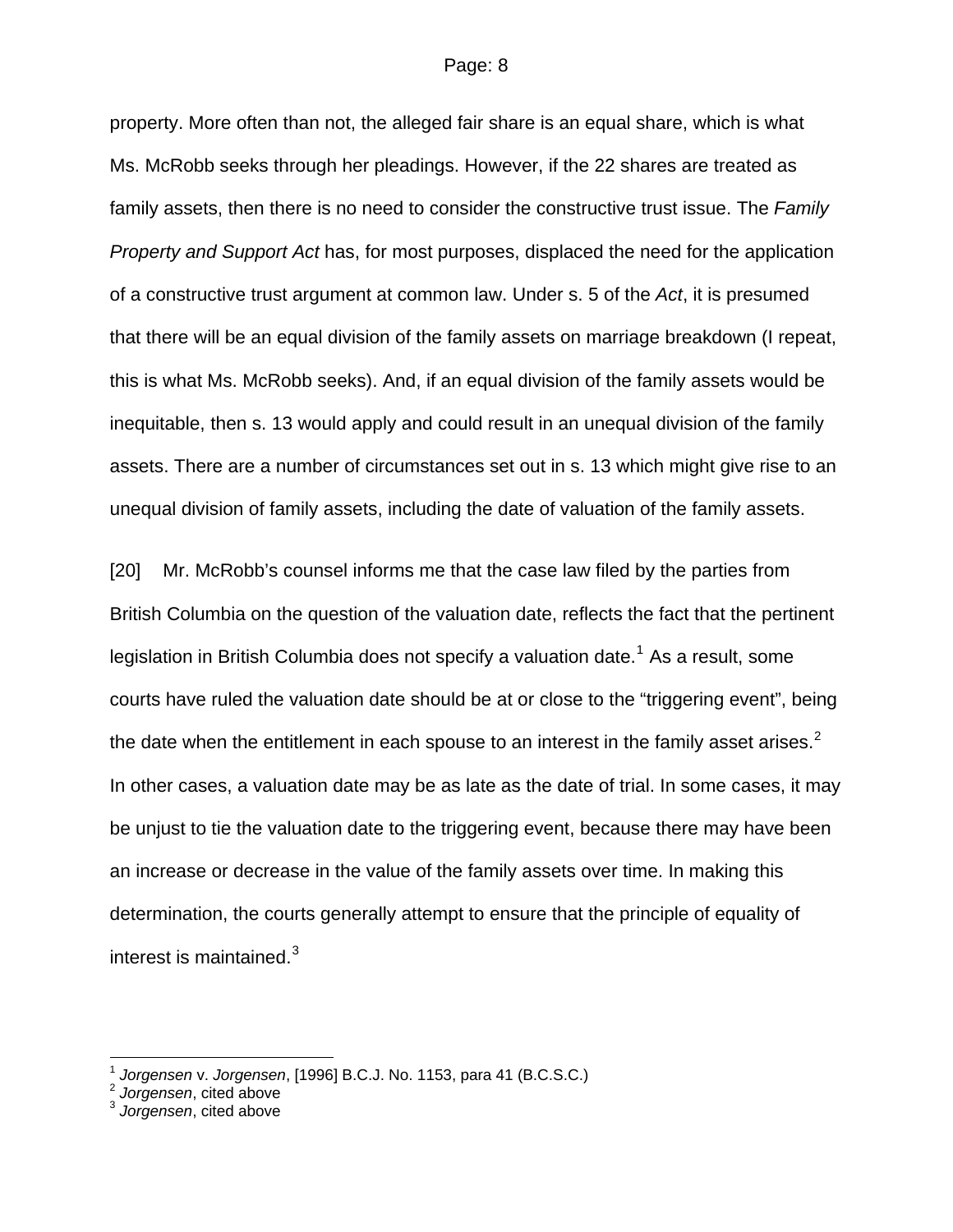[21] I assume that this is the reason Ms. McRobb's counsel raises the issue of constructive trust. If the constructive trust arose at the time the shares were purchased and continues until Ms. McRobb receives payment for her interest in the shares, then Ms. McRobb would be entitled to benefit from any appreciation in the value of the shares since the date of separation. While that approach initially seems fair, there are a number of reasons for rejecting it:

- 1. The question of constructive trust need not be adjudicated at all, for the reasons I have already set out above;
- 2. The date of the valuation of the shares is required by the *Act* to be the date of separation. In that respect, our legislation differs from the legislation in British Columbia;
- 3. If that date would result in an inequity, Ms. McRobb can apply under s. 13 for more than  $\frac{1}{2}$  of the value of the shares;
- 4. Ms. McRobb has made no contribution to the shares since the date of separation. If the shares either increased or decreased in value since that date as a result of the actions of Mr. McRobb as a minority shareholder, then presumably Mr. McRobb should bear the benefit or the burden of that change in value; and
- 5. Mr. McRobb claims that a portion of the shares have been paid for by his new common-law spouse who, as a result, has an arguable interest in the shares at their present value. Thus, it would be unwieldy and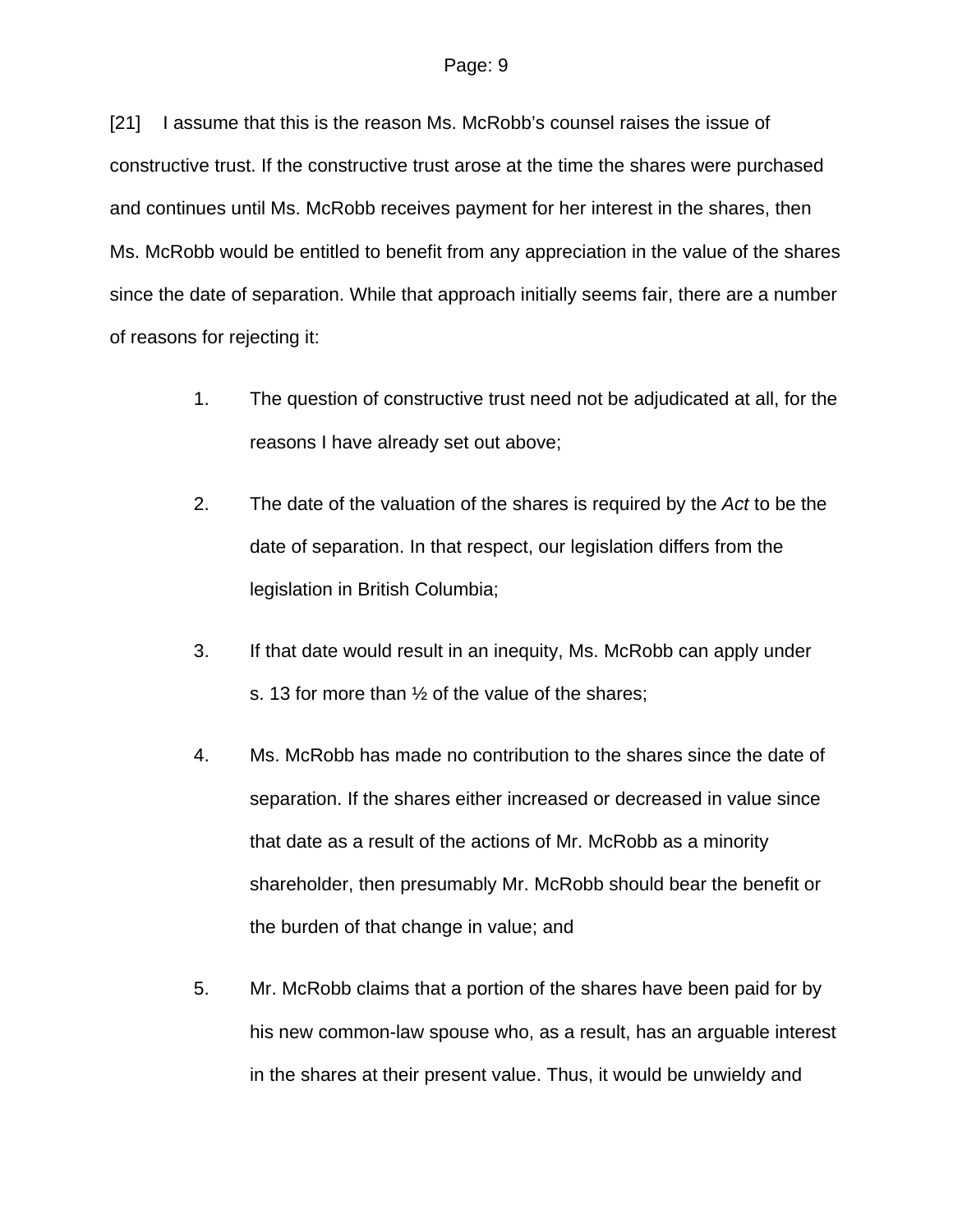potentially unfair to Mr. McRobb's current common-law spouse to value the shares as of the date of trial.

[22] I conclude that the shares are to be valued as of the date of separation.

#### **Who should bear the expense of the valuation?**

[23] The parties say the estimated expense of a professional valuation of the shares would be initially \$5,000 to \$10,000, and as much as \$20,000 if the valuator is required for trial.

[24] While there is some dispute between the parties as to how and why Ms. McRobb came to be in her current financial state, it seems relatively clear on a balance of probabilities that she is not able to make any contribution towards this expense.

[25] Mr. McRobb acknowledges in his Financial Statement that his gross annual income for the year ending July 3, 2003 was \$59,844. In addition, a number of expense line items for things such as property taxes, heat, hydro, phone, car operation and maintenance, entertainment/recreation and vacation have zero or nil entries. Ms. McRobb's counsel says that this is consistent with Ms. McRobb's allegation that Mr. McRobb continues to benefit from his ownership of the shares, as the company covers these expenses, or at least some of them. I agree that the real value of his income should be regarded as greater than the amount stated by Mr. McRobb. (Ms. McRobb's counsel also alleged that Mr. McRobb's 2002 T-4 slip indicated his gross income as \$94,582, although I was unable to find a copy of that T-4 in the affidavit material.) Finally, there is evidence that the company has significant equity in certain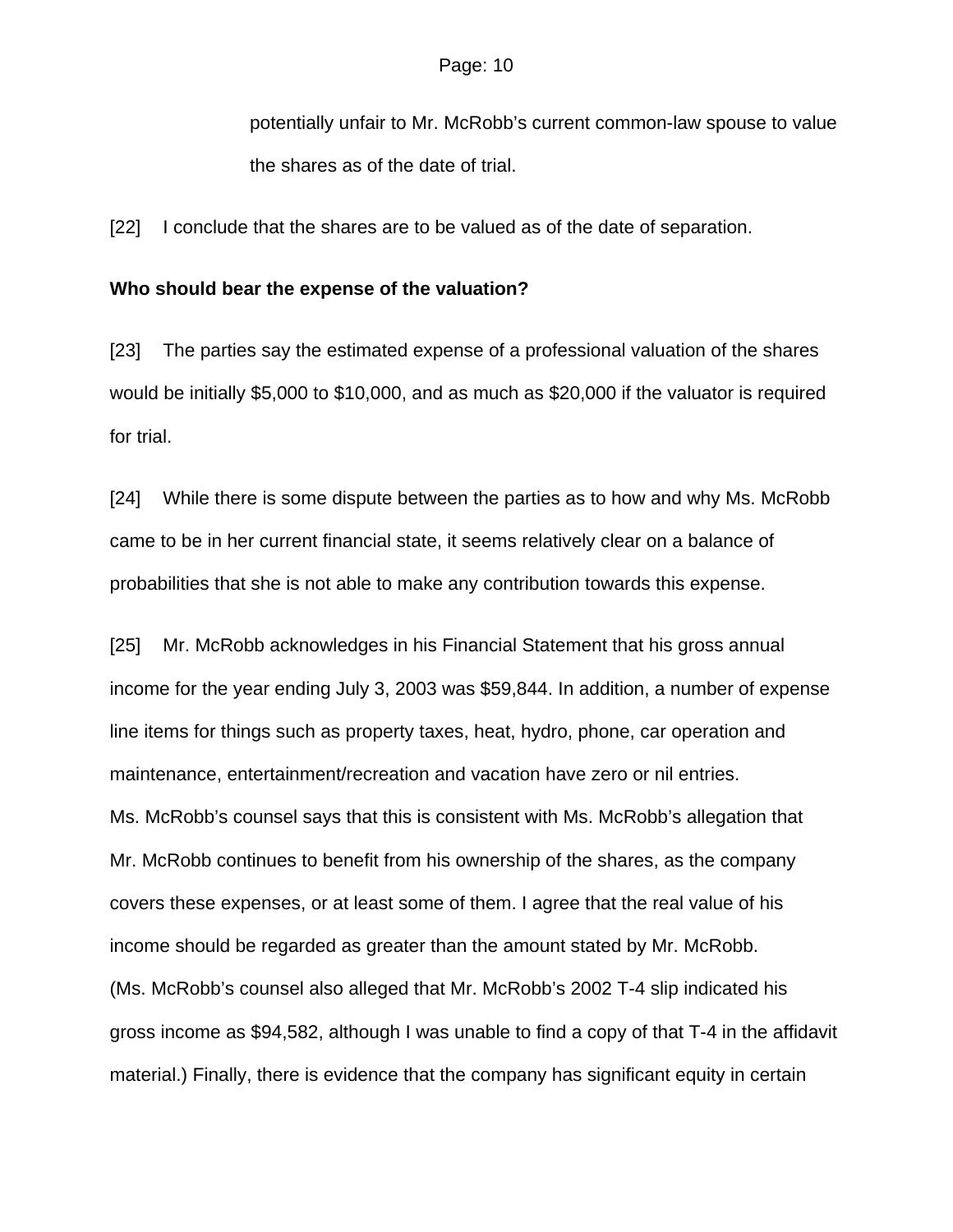#### Page: 11

real property in Whitehorse, which might support an application by Mr. McRobb for bank financing for this valuation, if necessary.

[26] On the whole of the evidence, I find that Mr. McRobb is better able to incur the expense of a share valuation.

[27] I also note that Mr. McRobb has, through his counsel, expressed a reluctant and conditional willingness to initially incur the entire expense of such a valuation. One of the conditions is that the valuation be done as of the date of separation, which I have just ruled is appropriate. The other condition is that Ms. McRobb's 50% portion of that expense should be declared to be an advance against any "settlement" she may receive in this action, which I take to mean any award of entitlement to an interest in the shares. (The parties may, of course, "settle" this claim on any basis they negotiate.) If she receives nothing, then Mr. McRobb expects Ms. McRobb's portion of the expense will be repaid "or otherwise dealt with in the final determination of this proceeding when determining Court costs".[4](#page-10-0)

[28] Obviously, it is not up to Mr. McRobb to dictate the terms and conditions of who shall pay and how the payment will be accounted for. Those are the very questions which the parties have asked this Court to decide. And the latter of those questions is the final issue for me to determine on this application.

l

<span id="page-10-0"></span><sup>4</sup> Chambers Brief of the Petitioner, para. 14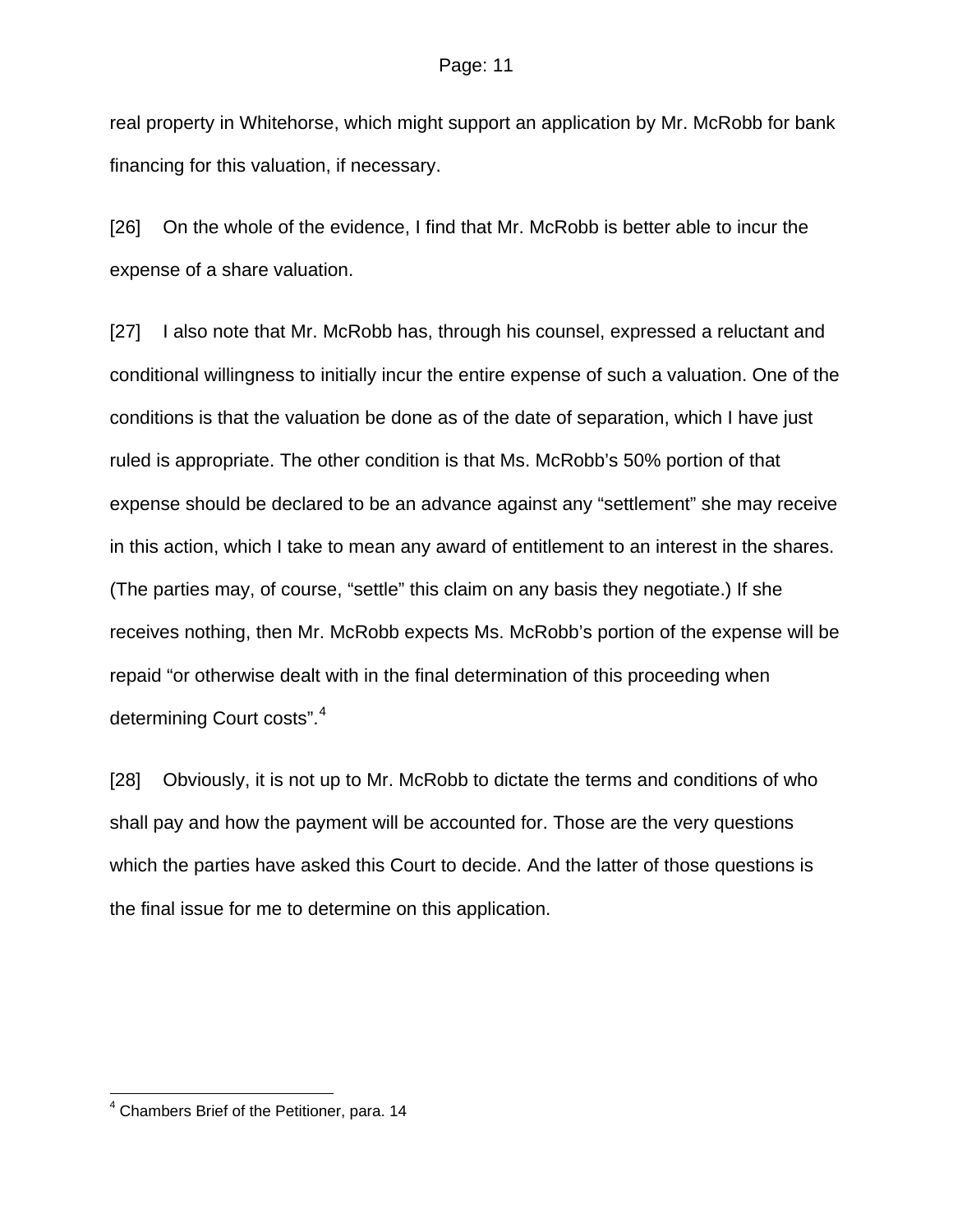#### **How should the expense be accounted for?**

[29] What I understand Mr. McRobb to say is that if he advances Ms. McRobb's 50% share of the expense of the professional valuation, then that advance should be fully accounted for as a setoff either against any award of family assets to Ms. McRobb, or against any award of court costs made in favour of Ms. McRobb. The alternative is that this expense would be added as a disbursement to any award of court costs he may obtain against Ms. McRobb.

[30] It strikes me that there is a significant difference between setting off this expense against a potential award of family assets, as opposed to accounting for the expense within a determination of taxable court costs and disbursements. I have already decided that the shares should be valued as of the date of separation, which was nearly 10 years ago. If Ms. McRobb is awarded a portion of the value of the shares, then I expect the Court will consider whether, in the intervening time, she has been deprived of an opportunity to benefit from using or investing her portion of those family assets. Arguably, if she has been so deprived, there should be some compensation to her as a result. Presumably, the trial judge might consider awarding Ms. McRobb pre-judgment interest on the amount awarded to her as her portion of the family assets. According to s. 35(3) of the *Judicature Act*, R.S.Y. 2002, c. 128, such pre-judgment interest would be calculated from the date the cause of action arose, which I assume would be the date of separation, to the date of judgment. However, if Ms. McRobb's 50% portion of the professional valuation expense is initially setoff against her interest in the family assets, then not only would the quantum value of her interest in the family assets be proportionately reduced, so would the quantum value of any pre-judgment interest on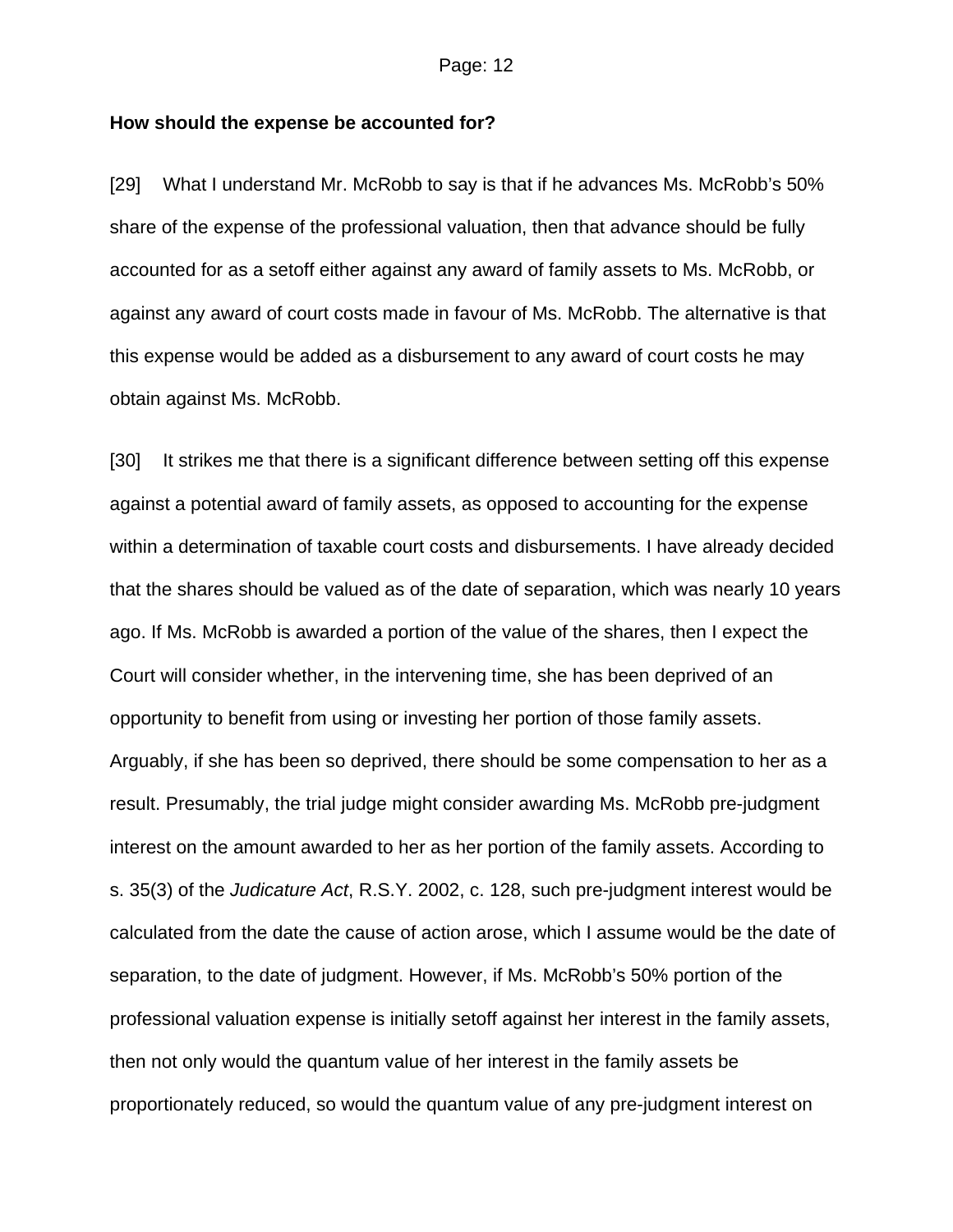that amount. If indeed Ms. McRobb is awarded an interest in the family assets, such a result would be inherently unfair.

[31] Rather, it would be preferable to treat Ms. McRobb's portion of the expense of the professional valuation as what it is, a disbursement. In these circumstances, Mr. McRobb will be initially incurring the full amount of that disbursement. The extent to which the parties are relatively successful or unsuccessful at trial has yet to be determined. It is therefore appropriate that it should be the trial judge (if the parties are unable to agree) who makes the determination of who should be awarded which court costs *after* a decision is made on the merits. The trial judge will have significant discretion under Rule 57 to take into account the expenses and disbursements necessarily incurred in the conduct of the proceeding, as well as the ability to award costs relating to a particular issue or part of the proceeding. Consequently, I agree with Ms. McRobb's counsel that the fairest approach would be to treat the payment of Ms. McRobb's 50% portion of the share valuation expense as an interim disbursement on her behalf by Mr. McRobb and leave it open to the trial judge to determine the most appropriate award of costs at the end of the day.

## **CONCLUSION**

- [32] In summary, I make the following order:
	- 1. Mr. McRobb shall bear the expense of conducting a professional valuation of the 22 shares held in his name in Pacific Northwest Moving (Yukon) Ltd., as of July 15, 1994. That expense will include the total amount necessary for this evidence to be presented at trial.